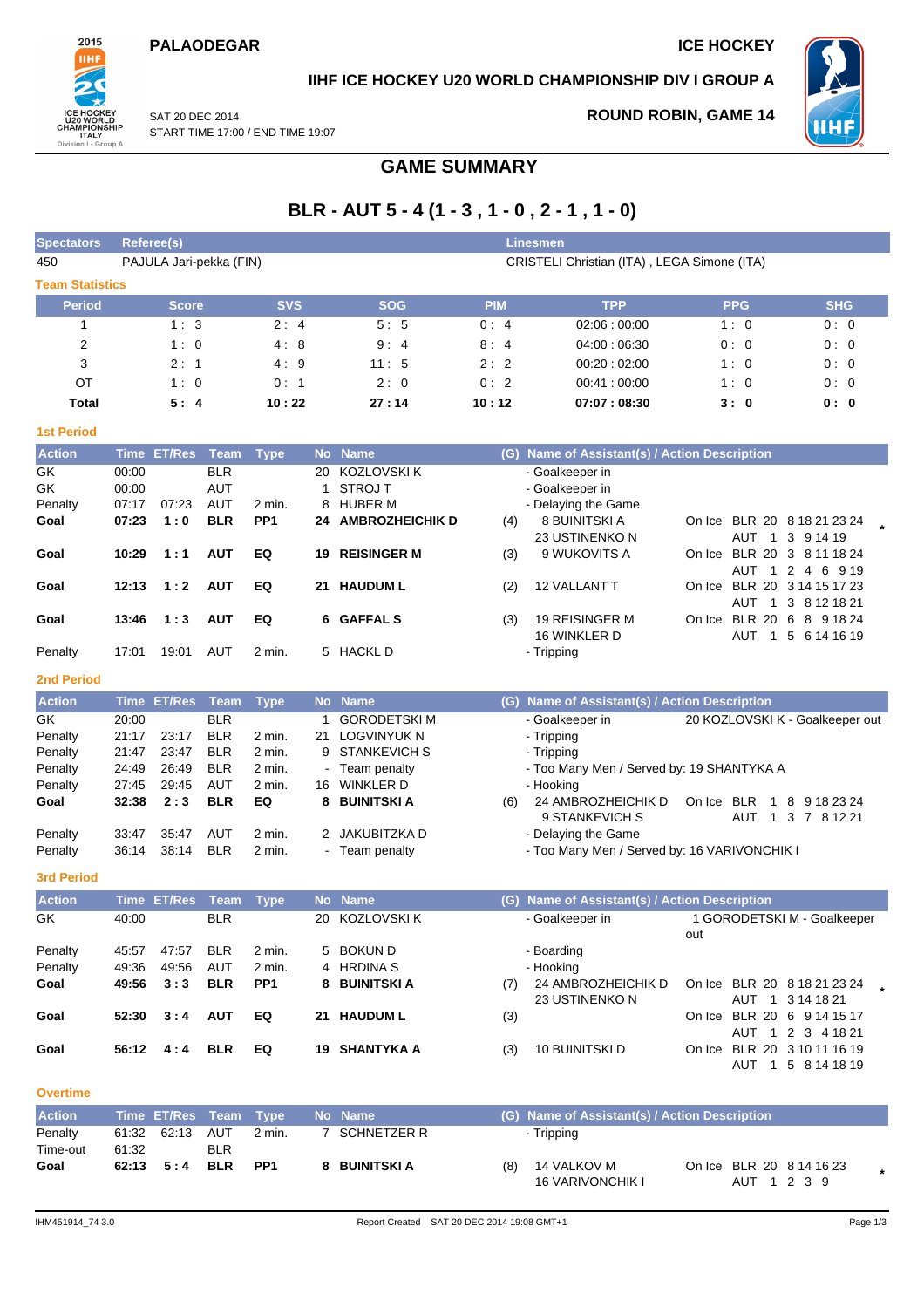## **PALAODEGAR ICE HOCKEY**



## **IIHF ICE HOCKEY U20 WORLD CHAMPIONSHIP DIV I GROUP A**

SAT 20 DEC 2014 START TIME 17:00 / END TIME 19:07

### **ROUND ROBIN, GAME 14**



| <b>Action</b> | Time ET/Res Team Type |            | No Name | (G) Name of Assistant(s) / Action Description |
|---------------|-----------------------|------------|---------|-----------------------------------------------|
| GK            | 62:13                 | <b>BLR</b> |         | 20 KOZLOVSKI K - Goalkeeper out               |
| GK            | 62:13                 | <b>AUT</b> |         | 1 STROJ T - Goalkeeper out                    |

#### **Goalkeeper Records**

### **Team : BLR - Belarus Team : AUT - Austria**

| No Name                 | SOG SVS |   | <b>MIP</b> | No Name          | <b>SOG</b> | <b>SVS</b> | <b>MIP</b> |
|-------------------------|---------|---|------------|------------------|------------|------------|------------|
| 20 KOZLOVSKI Konstantin | 10      | 6 | 42:13      | 1 STROJ Thomas   |            | 22         | 62:13      |
| GORODETSKI Maxim        |         | 4 | 20:00      | 25 MULLER Stefan |            |            |            |

#### **Game Statistics**

| <b>Team</b> : BLR (white) |                              |              |                         |             |                |             |                |          |        |   |                |                      |              |                         |              |
|---------------------------|------------------------------|--------------|-------------------------|-------------|----------------|-------------|----------------|----------|--------|---|----------------|----------------------|--------------|-------------------------|--------------|
|                           | Head Coach: PEREPEKHIN Pavel |              |                         |             |                |             |                |          |        |   |                | <b>Shots on Goal</b> |              |                         |              |
| <b>No Pos</b>             | <b>Name</b>                  | G            | A                       | P           | <b>PIM</b>     | $FO+$       | FO-            | $FO+/-$  | FO%    | 1 | $\overline{2}$ | 3 <sup>1</sup>       | <b>OT</b>    | <b>TS</b>               | $+/-$        |
| 8 F                       | <b>BUINITSKI Artur (BP)</b>  | 3            | 1                       | 4           | 0              | 0           | 0              | 0        | 0.00   | 0 | 3              | 2                    | 2            | 7                       | $-1$         |
| 18 F                      | FADEYEV Vyacheslav +A        | 0            | 0                       | $\Omega$    | 0              | 14          | 9              | 5        | 60.87  | 1 | $\Omega$       | 0                    | 0            |                         | $-1$         |
| 22 D                      | KHENKEL Kristian +C          | 0            | 0                       | 0           | 0              | 0           | $\Omega$       | 0        | 0.00   | 0 | $\Omega$       | 0                    | 0            | 0                       | $\mathbf 0$  |
| 23 D                      | <b>USTINENKO Nikita</b>      | $\Omega$     | $\overline{\mathbf{c}}$ | 2           | 0              | 0           | $\Omega$       | $\Omega$ | 0.00   | 0 | $\Omega$       | 0                    | 0            | $\mathbf 0$             | $\mathbf 0$  |
| 24 F                      | AMBROZHEICHIK Dmitri +A      |              | $\overline{2}$          | 3           | $\Omega$       | $\Omega$    | $\Omega$       | $\Omega$ | 0.00   | 1 | $\overline{2}$ | $\Omega$             | $\Omega$     | 3                       | $-1$         |
| 3 D                       | <b>DYUKOV Roman</b>          | 0            | 0                       | 0           | 0              | 0           | 0              | 0        | 0.00   | 0 | $\mathbf 0$    | 0                    | 0            | 0                       | $-1$         |
| 11 D                      | <b>KUDIN Yegor</b>           | 0            | $\Omega$                | $\Omega$    | 0              | 1           | $\mathbf 0$    | 1        | 100.00 | 0 | 0              | $\Omega$             | 0            | 0                       | $\mathbf 0$  |
| 16 F                      | <b>VARIVONCHIK Igor</b>      | 0            |                         |             | 0              | 7           | 4              | 3        | 63.64  | 1 | 0              |                      | 0            | $\overline{\mathbf{c}}$ | $+1$         |
| 19<br>F                   | <b>SHANTYKA Alexei</b>       |              | $\Omega$                |             | 0              | 0           | $\Omega$       | $\Omega$ | 0.00   | 1 | $\Omega$       | 2                    | $\mathbf 0$  | 3                       | $+1$         |
| $\mathsf{F}$<br>21        | <b>LOGVINYUK Nikolai</b>     | 0            | 0                       | 0           | $\overline{2}$ | 0           | $\Omega$       | $\Omega$ | 0.00   | 0 | 1              | 0                    | 0            | 1                       | $\mathbf 0$  |
| 6 D                       | <b>MARTSUL Vitali</b>        | 0            | 0                       | 0           | 0              | 0           | 0              | 0        | 0.00   | 0 | 0              |                      | 0            | 1                       | $-2$         |
| 9<br>D                    | <b>STANKEVICH Sergei</b>     | 0            |                         |             | 2              | 0           | $\Omega$       | $\Omega$ | 0.00   | 0 | 1              | 1                    | 0            | $\overline{\mathbf{c}}$ | $-1$         |
| F<br>12                   | <b>BUYAK Oleg</b>            | 0            | 0                       | $\Omega$    | 0              | 8           | $\overline{7}$ | 1        | 53.33  | 0 | $\mathbf 0$    | $\mathbf 0$          | $\pmb{0}$    | $\mathbf 0$             | $\mathbf 0$  |
| 14 F                      | <b>VALKOV Maxim</b>          | 0            |                         |             | 0              | 0           | $\Omega$       | $\Omega$ | 0.00   | 0 | 1              |                      | 0            | $\sqrt{2}$              | $-2$<br>$-2$ |
| 17 F                      | <b>MISNIKOV Vladislav</b>    | $\mathbf{0}$ | 0                       | $\mathbf 0$ | $\Omega$       | $\mathbf 0$ | $\Omega$       | $\Omega$ | 0.00   | 0 | $\mathbf 0$    | $\Omega$             | $\mathbf 0$  | $\mathbf 0$             |              |
| 4 D                       | FALKOVSKI Stepan             | 0            | 0                       | 0           | 0              | 0           | 0              | 0        | 0.00   | 0 | 0              |                      | 0            | 1                       | 0            |
| D<br>5                    | <b>BOKUN Danil</b>           | 0            | $\Omega$                | $\Omega$    | 2              | 0           | $\Omega$       | $\Omega$ | 0.00   | 0 | $\mathbf 0$    | 1                    | 0            | 1                       | 0            |
| F<br>10 <sup>1</sup>      | <b>BUINITSKI Dmitri</b>      | 0            |                         |             | 0              | 0           |                | $-1$     | 0.00   | 0 |                |                      | 0            | $\overline{2}$          | $+1$         |
| 15 F                      | <b>GERASIMOVICH Dmitri</b>   | 0            | $\Omega$                | $\Omega$    | $\Omega$       | 6           | 8              | $-2$     | 42.86  | 1 | $\Omega$       | $\Omega$             | 0            | $\mathbf{1}$            | $-2$         |
| 1 GK                      | <b>GORODETSKI Maxim</b>      | 0            | 0                       | $\mathbf 0$ | 0              |             |                |          |        | 0 | $\mathbf 0$    | 0                    | 0            | 0                       |              |
| 20 GK                     | <b>KOZLOVSKI Konstantin</b>  | 0            | 0                       | 0           | 0              |             |                |          |        | 0 | 0              | 0                    | 0            | 0                       |              |
| Total                     |                              | 5            | 9                       | 14          | 6              | 36          | 29             | 7        | 55.38  | 5 | 9              | 11                   | $\mathbf{2}$ | 27                      |              |

### **Team : AUT (red)**

| $I$ calii . AUT (Icu) |                             |                |          |          |                |             |             |                |        |          |                      |          |          |                |             |
|-----------------------|-----------------------------|----------------|----------|----------|----------------|-------------|-------------|----------------|--------|----------|----------------------|----------|----------|----------------|-------------|
|                       | Head Coach: BADER Roger     |                |          |          |                |             |             |                |        |          | <b>Shots on Goal</b> |          |          |                |             |
| <b>No Pos</b>         | <b>Name</b>                 | G              | A        | P        | <b>PIM</b>     | $FO+$       | FO-         | $FO+/-$        | FO%    |          | $\overline{2}$       | 3        | OT       | <b>TS</b>      | $+/-$       |
| 3 D                   | LINDNER Philipp +A          | 0              | $\Omega$ | 0        | 0              | 0           | 0           | 0              | 0.00   | 0        |                      | 0        | 0        | 1              | $+1$        |
| $\mathsf{F}$<br>8     | <b>HUBER Mario</b>          | 0              | 0        |          | 2              | 2           | 5           | -3             | 28.57  | 0        |                      | 0        | 0        |                | -1          |
| 12 D                  | <b>VALLANT Thomas</b>       | 0              |          |          | $\Omega$       | $\mathbf 0$ | 0           | 0              | 0.00   | 0        | 0                    | 0        | 0        | 0              | 0           |
| 18 F                  | RICHTER Marco +C            | 0              | 0        | 0        | 0              | 10          | 10          | 0              | 50.00  | 0        | 0                    | 0        | 0        | 0              | $+1$        |
| 21 F                  | HAUDUM Lukas (BP)           | $\overline{2}$ | 0        | 2        | 0              | 0           | 0           | 0              | 0.00   | 2        | 0                    | 2        | 0        | 4              | $+1$        |
| 2 D                   | <b>JAKUBITZKA Daniel</b>    | 0              | 0        | 0        | 2              | 0           | 0           | 0              | 0.00   | 0        | 0                    | 0        | 0        | 0              | $+2$        |
| 4 D                   | <b>HRDINA Stefan</b>        | 0              | $\Omega$ | $\Omega$ | 2              | 0           | 0           | 0              | 0.00   | 0        | 0                    | $\Omega$ | 0        | 0              | $+2$        |
| $\mathsf{F}$<br>6     | <b>GAFFAL Stefan</b>        |                | 0        |          | $\Omega$       |             | 0           | 1              | 100.00 |          | 0                    | $\Omega$ | 0        | 1              | $+2$        |
| F<br>9                | <b>WUKOVITS Ali</b>         | 0              |          |          | 0              | 7           | 13          | -6             | 35.00  | 0        | 0                    | 0        | 0        | 0              | $+1$        |
| 19 F                  | <b>REISINGER Maximilian</b> |                |          | 2        | 0              | 0           | 0           | 0              | 0.00   | 1        |                      | 0        | 0        | $\overline{2}$ | $+1$        |
| 10 F                  | <b>GELFANOV Ruslan</b>      | 0              | 0        | 0        | 0              | 0           | 2           | $-2$           | 0.00   | 0        | 0                    | $\Omega$ | 0        | 0              | 0           |
| 14 D                  | <b>KIRCHSCHLAGER Erik</b>   | 0              | 0        | 0        | 0              | 0           | 0           | 0              | 0.00   | 0        | 0                    |          | 0        | 1              | 0           |
| 16 F                  | <b>WINKLER Dario</b>        | 0              |          |          | 2              | 5           | 2           | 3              | 71.43  | 0        | 0                    |          | 0        | 1              | $+1$        |
| 22 F                  | <b>BALTRAM Florian</b>      | 0              | 0        | $\Omega$ | $\mathbf 0$    | 3           |             | $\overline{2}$ | 75.00  | 0        | 0                    | $\Omega$ | 0        | 0              | $\mathbf 0$ |
| 5 D                   | <b>HACKL Dominic</b>        | 0              | $\Omega$ | 0        | 2              | 0           | $\mathbf 0$ | 0              | 0.00   | 0        |                      | 0        | 0        | 1              | 0           |
| 7 D                   | <b>SCHNETZER Ramon</b>      | 0              | 0        | $\Omega$ | $\overline{2}$ | 0           | 0           | 0              | 0.00   | 0        | 0                    | $\Omega$ | 0        | 0              | -1          |
| 11 F                  | BAUER Sascha +A             | 0              | $\Omega$ | $\Omega$ | $\Omega$       | $\Omega$    | 0           | 0              | 0.00   |          | 0                    | $\Omega$ | $\Omega$ | 1              | 0           |
| 23 F                  | <b>PUNTUS Damon</b>         | 0              | 0        | 0        | 0              | 0           | 0           | 0              | 0.00   | 0        | 0                    | 0        | 0        | 0              | 0           |
| 24 F                  | <b>KAINZ Lukas</b>          | 0              | 0        | $\Omega$ | $\Omega$       | 1           | 3           | -2             | 25.00  | $\Omega$ | 0                    |          | 0        | 1              | 0           |